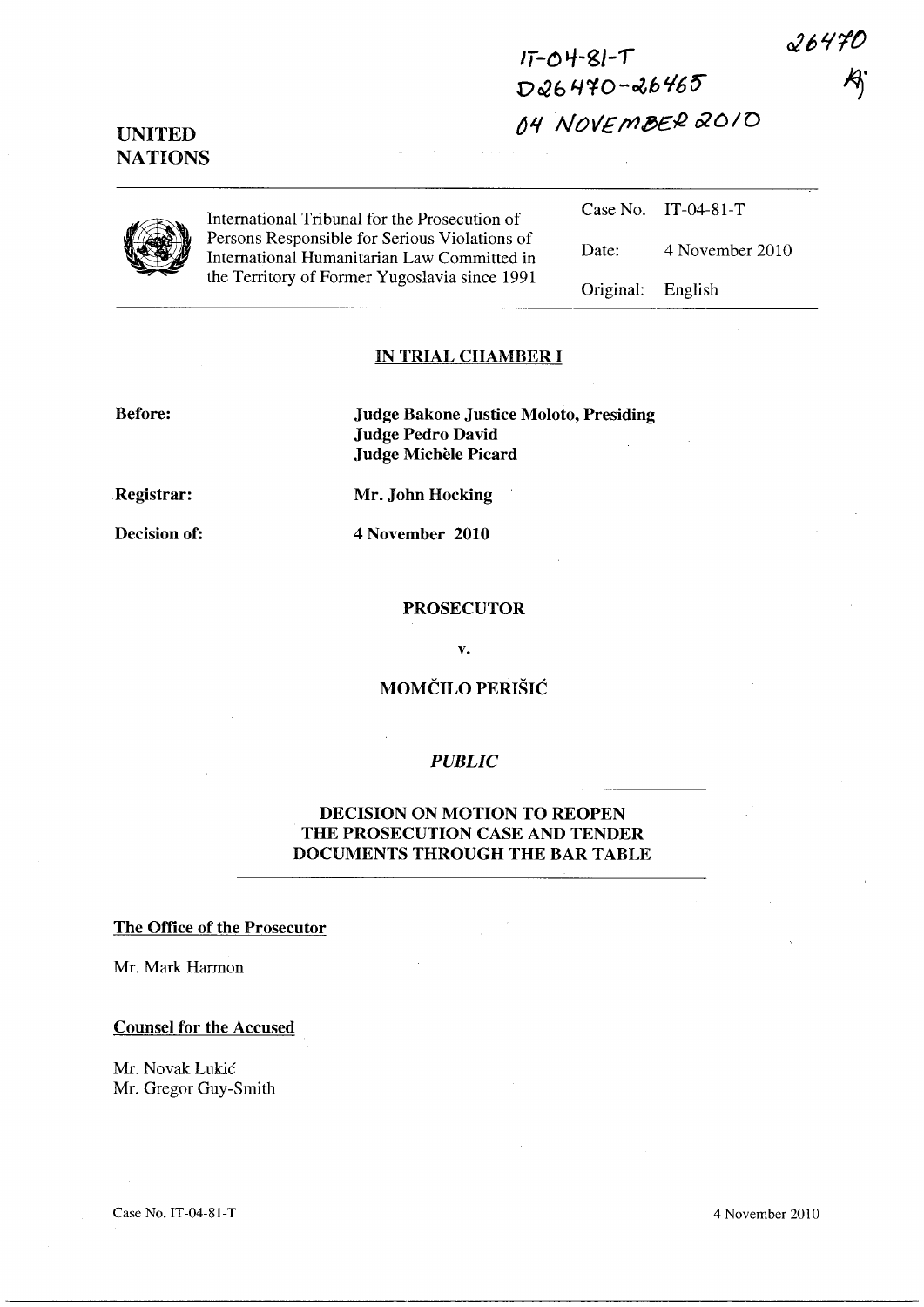**TRIAL CHAMBER I** ("Trial Chamber") of the International Tribunal for the Prosecution of Persons Responsible for Serious Violations of International Humanitarian Law Committed in the Territory of the former Yugoslavia since 1991 ("Tribunal") is seised of the Prosecution "Motion to Reopen Prosecution Case and Tender Documents Through the Bar Table" filed publicly with public Annex A and confidential Annex B on 1 October 2010 ("Motion") and hereby renders its Decision.

# **I. SUBMISSION OF THE PARTIES**

#### **A. Prosecution**

1. **In** its Motion, the Prosecution seeks to re-open its case-in-chief for the purpose of tendering excerpts from the military diaries of Ratko Mladić listed in Annex A (XN447, XN441, XN442, XN448, XN443, XN449 , XN444 , XN445 and XN450) ( "Mladic Diaries" and "Proffered Mladic Diaries" respectively) into evidence through the bar table.<sup>1</sup> The Prosecution argues that the Proffered Mladic Diaries constitute "fresh evidence" which despite the exercise of reasonable diligence could not have been obtained prior to or during its case-in-chief.<sup>2</sup> In this respect, the Prosecution recalls that it entered into possession of the Mladic Diaries only on 29 March 2010, as a result of a house search conducted on 23 February 2010 by the Government of Serbia at the premises of the family of Ratko Mladić.<sup>3</sup> Further, the Prosecution submits that it disclosed the Mladic Diaries to the Defence on 9 April 2010 and, after a lengthy process of translation and evidential review, it now seeks to tender into evidence the Proffered Mladić Diaries, which it identified as most relevant to its case.<sup>4</sup>

2. The Prosecution submits that the Proffered Mladic Diaries are of high probative value and of most relevance to the Prosecution case.<sup>5</sup> The Prosecution contends that this evidence is relevant because it relates to significant contested issues in the case, including that regular meetings between the Accused and Mladic took place,<sup>6</sup> the discriminatory arming of the Bosnian Serbs by the JNA,<sup>7</sup> the Accused's knowledge of the strategic objectives of the Republika Srpska, $8$  the provision of important personnel and logistical assistance by the VJ to the VRS under the Accused's instructions<sup>9</sup>, the fact that SVK Commander Čeleketić considered himself to be part of one Serbian

 $1$  Motion, paras 1, 10, 11; Annex A. The Prosecution closed its case in chief on 25 January 2010, T. 9801.

 $2$  Motion, para. 6.

Motion, para. 7 referring to Decision on Defence Motion for Reconsideration of the Trial Chamber's Oral Decisions of 15 and 16 July 2010 on Admission of "Fresh Evidence", 17 September 2010, fn. 39.

<sup>&</sup>lt;sup>4</sup> Motion, para. 7.

<sup>&</sup>lt;sup>5</sup> Motion, para. 8.

 $6$  Motion, para. 8; Annex A, pp. 1-3, 5, 7-8.

 $<sup>7</sup>$  Motion, para. 8; Annex A, p. 1.</sup>

 $8$  Motion, para. 8: Annex A, pp. 2, 6.

 $<sup>9</sup>$  Motion, para. 8; Annex A, p. 5.</sup>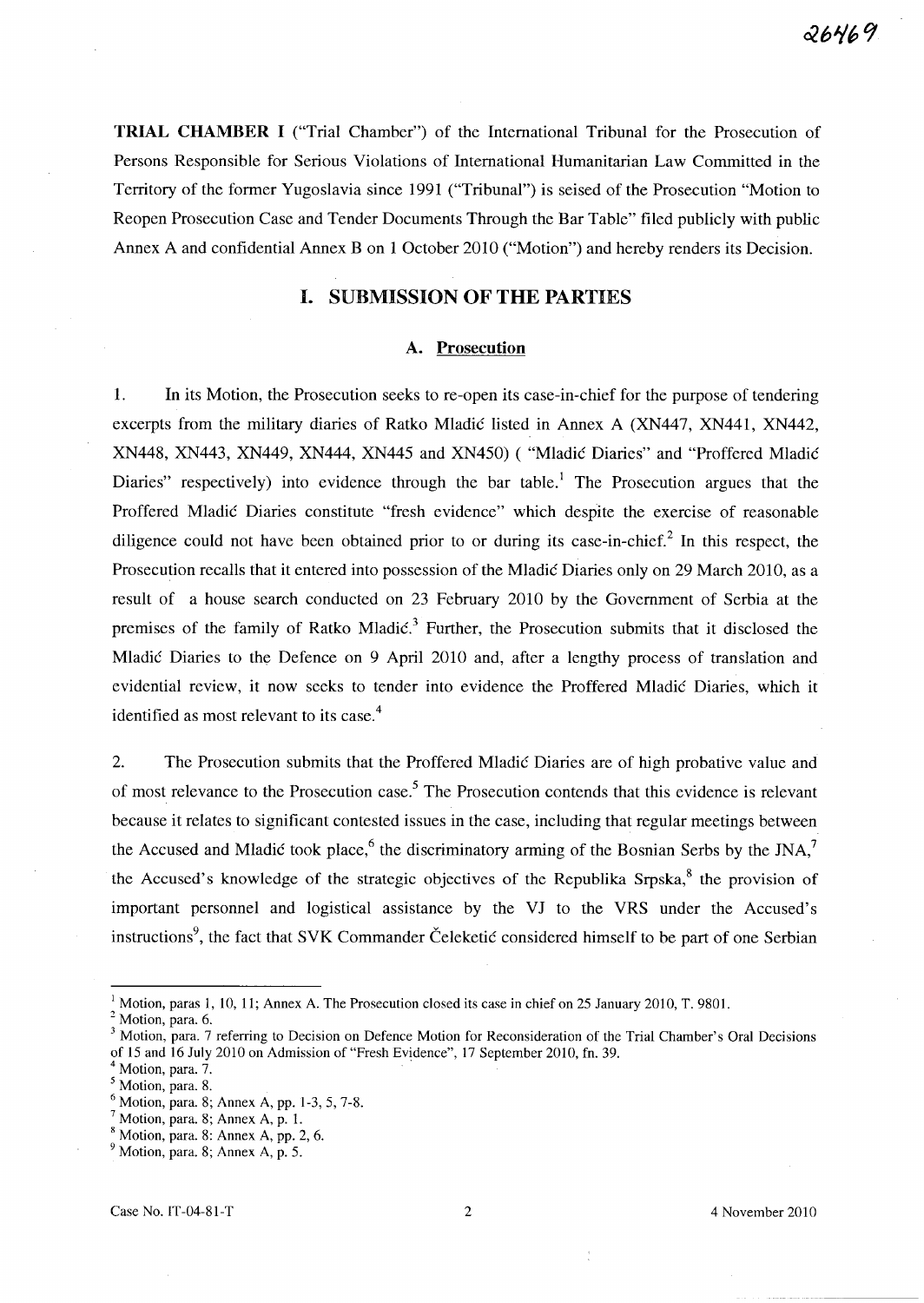army,  $^{10}$  and the direct involvement of the VJ in VRS military operations in Bosnia and Herzegovina.<sup>11</sup> Further, the Prosecution argues that their probative value is not outweighed by the need to ensure a fair trial. $^{12}$ 

3. The Prosecution further avers that the probative value of the Proffered Mladic Diaries is not outweighed by prejudice to the Defence.<sup>13</sup> The Prosecution submits that the Proffered Mladić Diaries are concise and few in number.<sup>14</sup> The Prosecution further submits that the Defence has sufficient time to investigate evidence to the contrary and present it to the Trial Chamber, even by calling an additional witness<sup>15</sup> to challenge the content of the Proffered Mladic Diaries,.<sup>16</sup>

### B. Defence

4. On 15 October 2010, the Defence confidentially filed its "Response to Motion to Reopen Prosecution Case and Tender Documents through the Bar Table" ("Response"). The Defence does not object to the Prosecution being granted leave to reopen its case. It also takes no position with regard to the admission into evidence of excerpts of the Mladic Diaries through the bar table. It, however, makes some observations in relation to the Prosecution's submissions as to their purported relevance and probative value.<sup>17</sup> The Defence, in particular, submits that it is concerned that the "Prosecution submissions use the guise of 'relevance' to obfuscate both central factual issues and important legal concepts" that form the core of this case.<sup>18</sup>

# **H. APPLICABLE LAW**

5. According to the jurisprudence of the Tribunal, in considering an application for reopening of the Prosecution case with a view to admitting "fresh evidence", a Trial Chamber should first determine whether the evidence could, with reasonable diligence, have been identified and presented in its case-in-chief. 19 In exercising its discretion to admit this "fresh evidence", the Trial

 $10$  Motion, para. 8; Annex A, p. 8.

 $11$  Motion, para. 8; Annex A, p. 8.

<sup>&</sup>lt;sup>12</sup> Motion, para. 10.

<sup>&</sup>lt;sup>13</sup> Motion, para. 9.

<sup>&</sup>lt;sup>14</sup> Motion, para. 9.

<sup>&</sup>lt;sup>15</sup> Motion, para. 9.

<sup>&</sup>lt;sup>16</sup> Motion, para. 9.

<sup>&</sup>lt;sup>17</sup> Response, paras 3-8.

<sup>18</sup> Response, para. 4.

<sup>19</sup>*Prosecutor* v. *Vujadin Popovic et al.,* Case No. *IT-05-88-AR73.5,* "Decision on Motion to Reopen the Prosecution Case", public, 9 May 2008, para. 23. See also *Prosecutor* v. *Ante Gotovina et al.,* Case No. IT-06-90-AR73.6, "Decision on Cerrnak and Mladen Markac Interlocutory Appeals Against Trial Chamber's Decision to Reopen the Prosecution Case", public, 1 July 2010, para. 5; *Prosecutor* v. *Slobodan Milosevic,* IT-02-54-T, "Decision on Application for a Limited Re-Opening of the Bosnia and Kosovo Components of the Prosecution Case", public with a confidential annex, 13 December 2005, para. 12 ("Milosevic Decision") and *Prosecutor* v. *Zejnil Delalic et al.;* Case No. IT-96-21-T, "Decision on the Prosecution's Alternative Request To Reopen the Prosecution's Case", public, 19 August 1998, para. 26 ("Celebici Decision").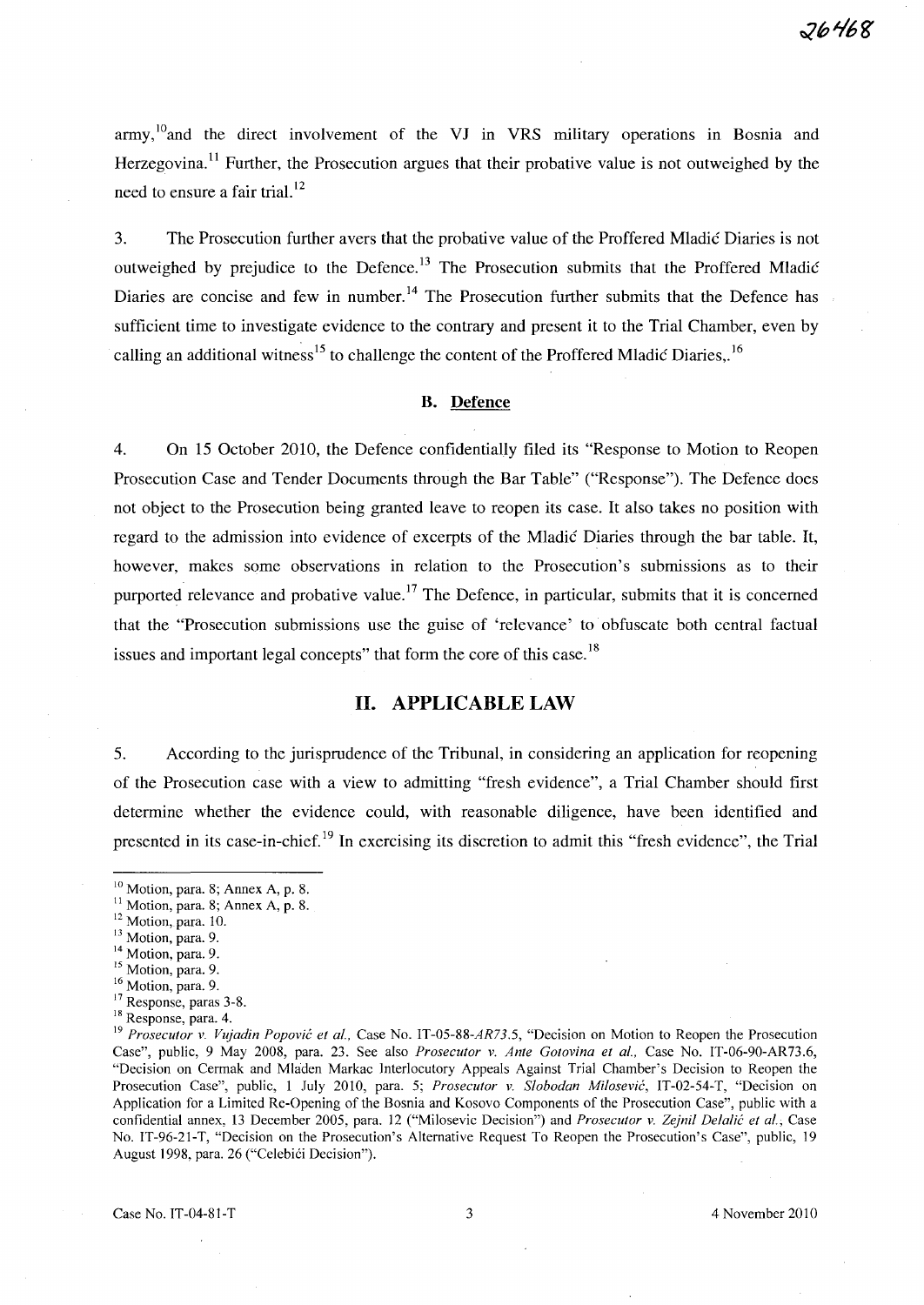Chamber should also consider whether its probative value is substantially outweighed by the need to ensure a fair trial.<sup>20</sup> When making this determination, the Trial Chamber should consider the stage in the trial at which the evidence is sought to be adduced and any potential delay that would arise as a result of the Trial Chamber's decision.<sup>21</sup>

6. The Trial Chamber recalls the law applicable to the admission of evidence through the bar table as set out in previous decisions of this Trial Chamber.<sup>22</sup>

## Ill. DISCUSSION

## A. Reasonable Diligence

7. The Trial Chamber recalls that it already found that the Mladic Daries constitute "fresh evidence".<sup>23</sup> The Trial Chamber is also satisfied that the Prosecution could not, with reasonable diligence, have identified and presented the Proffered Mladic Diaries in its case-in-chief.

8. In the exercise of its discretion, the Trial Chamber must now weigh the probative value of the "fresh evidence" tendered for admission against the Accused's right to a fair trial.<sup>24</sup>

#### B. Probative Value and Accused's Right to a Fair Trial

9. As a preliminary point, the Trial Chamber notes that the Defence does not object to the admission of the Proffered Mladic Diaries into evidence nor does it submit any observations regarding the following excerpts: documents XN441, XN442, XN443, XN448 and XN449. Having analysed these undisputed documents, the Trial Chamber is satisfied that those documents are relevant and have sufficient indicia of probative value.

10. The Trial Chamber will now turn to documents XN444, XN445, XN447 and XN450.

11. As concerns XN444, the Defence challenges the Prosecution submission that the document is "probative to the allegation of Perišić's direct role in the provision of assistance to the VRS".<sup>25</sup>

<sup>&</sup>lt;sup>20</sup> Prosecutor v. Zejnil Delalić et al., Case No. IT-96-21A, Judgement, 20 February 2001 ("Čelebići Appeals Judgement"), para. 283, with reference to Rule 89 (D) of the Tribunal's Rules of Procedure and Evidence.

 $21$  Celebici Appeals Judgement, paras 280, 283, 290

<sup>&</sup>lt;sup>22</sup> Decision on Prosecution's First Bar Table Motion, paras 19-20; Decision on Prosecution's Second and Third Bar Table Motions, paras 12-14; Decision on Prosecution's Fourth Bar Table Motion, paras 9-11. See also *Prosecutor* v. *Milan Milutinovie et al.,* Case No. IT-05-87-T, Decision on Prosecution Motion to Admit Documentary Evidence, 10 October 2006, para. 18; *Prosecutor* v. *Rasim Delie,* Case No. IT-04-83-T, Decision on Prosecution Submission on the Admission of Documentary Evidence, 16 January 2008, para. 9.<br><sup>23</sup> See Docision of Default 1.1 Company 2008, para. 9.

*<sup>23</sup> See* Decision on Defence Motion for Reconsideration of the Trial Chamber's Oral Decisions of 15 and 16 July 2010 on Admission of "Fresh Evidence", 17 September 2010, para. 23.

<sup>&</sup>lt;sup>24</sup> Milošević Decision, para. 33, citing the Čelibići Decision, para. 7.

 $25$  Response, para. 6.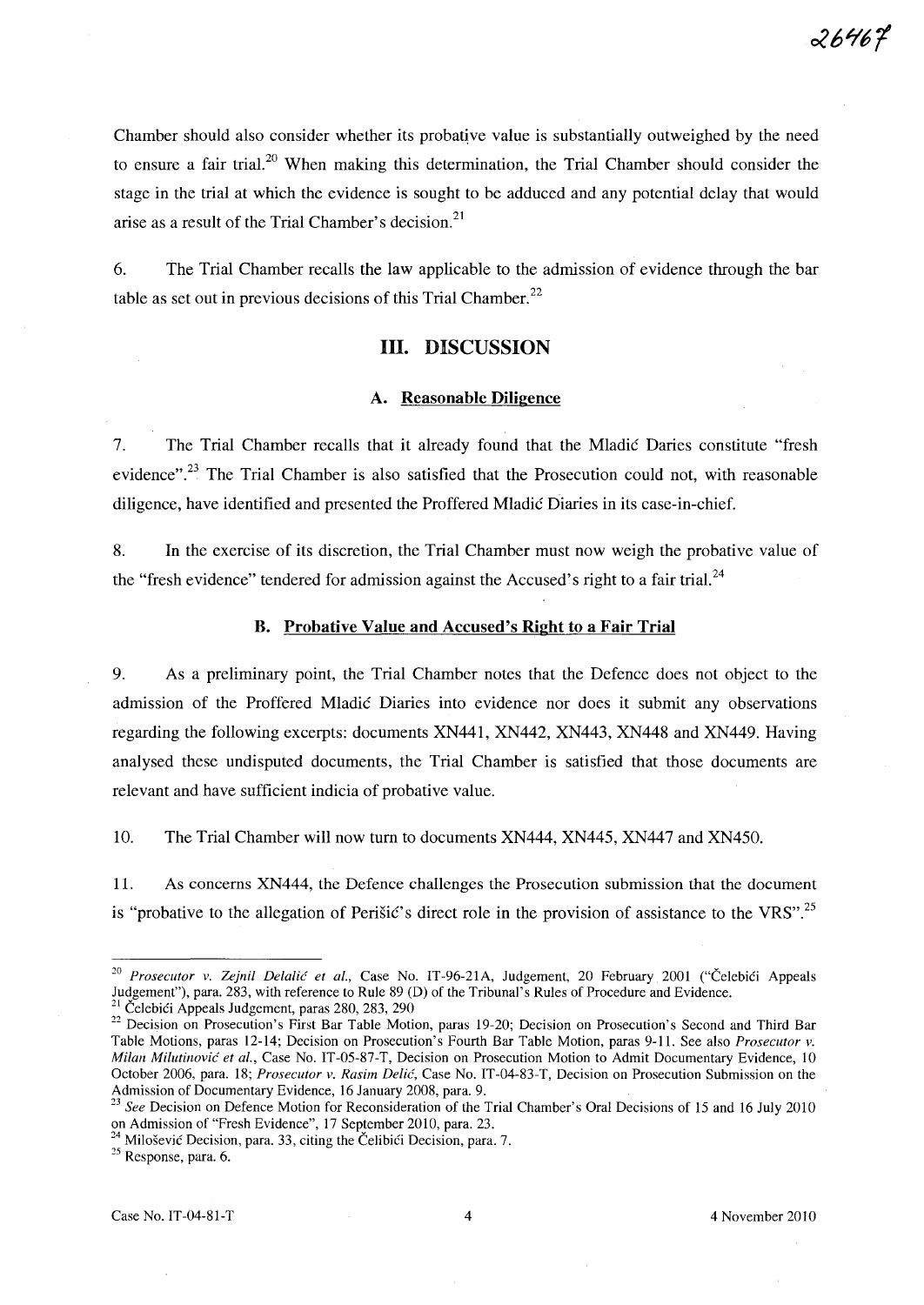The Defence submits that there has been no evidence in this trial that Abdic's forces were part of the VRS and that, in fact, there is evidence submitted by the Prosecution to the contrary. According to the Defence, XN444 can therefore not be relevant or probative to the allegation of Perišić's direct role in the provision of assistance to the VRS.<sup>26</sup> The Defence advances similar arguments as regards XN445.<sup>27</sup> Upon a careful examination of XN444 and XX445, the Trial Chamber finds that both documents relate to VJ assistance to military entities outside the FRY, including the SVK and Fikret Abdic's forces. Thus, irrespective of the Parties' assertions as to whether Abdic's forces are to be considered as being part of the VRS or not, and without prejudging this issue; XN444 and XN445 are otherwise *prima facie* sufficiently relevant and of probative value to the allegations set out in the Indictment.

12. The Defence also challenges the Prosecution's submission that XN447 "evidences Perišić's knowledge of the discriminatory arming of the Bosnian Serbs by the JNA".<sup>28</sup> The Defence submits that, as clearly identifiable from the entries related to 11 May 1992, Mladic attended several meetings on that day and there is no indication that Perisic was present at the meeting, during which Mr. Kovačević purportedly made certain comments relating to the JNA arming the Bosnian Serbs prior to its withdrawal from the territory of Bosnia and Heržegovina.<sup>29</sup> The Trial Chamber notes that the statements allegedly made by Mr. Kovačević and recounted in the Mladić Diaries are *prima facie* relevant and of probative value, leaving aside the issue as to whether the Accused was present at the meeting, on which the Trial Chamber will make its final determination at the end of the case based on the entire trial record. The Trial Chamber also notes that the remaining part of the document XN447 is relevant to the Prosecution allegation regarding close cooperation between Perisic and the political and military leadership of Republika Srpska.

l3. In the case of XN450, the Defence submits that the Prosecution's assertion of corroborated evidence is mistaken since a witness's statement corroborating his previous testimony before the Trial Chamber does not make that opinion a fact.<sup>30</sup> The Trial Chamber notes this argument and finds that irrespective of the Parties' assertions whether a previous statement attributed to a witness who later testifies to the same subject matter constitutes corroboration or not, XN450 is relevant and probative to the evidence before the Trial Chamber relating to the VJ, VRS and SVK being one army.

28 Response, para. 5.

<sup>26</sup> Response, para. 6.

<sup>27</sup> Response, para. 7.

<sup>&</sup>lt;sup>29</sup> Response, para. 5.

<sup>30</sup> Response, para. S.